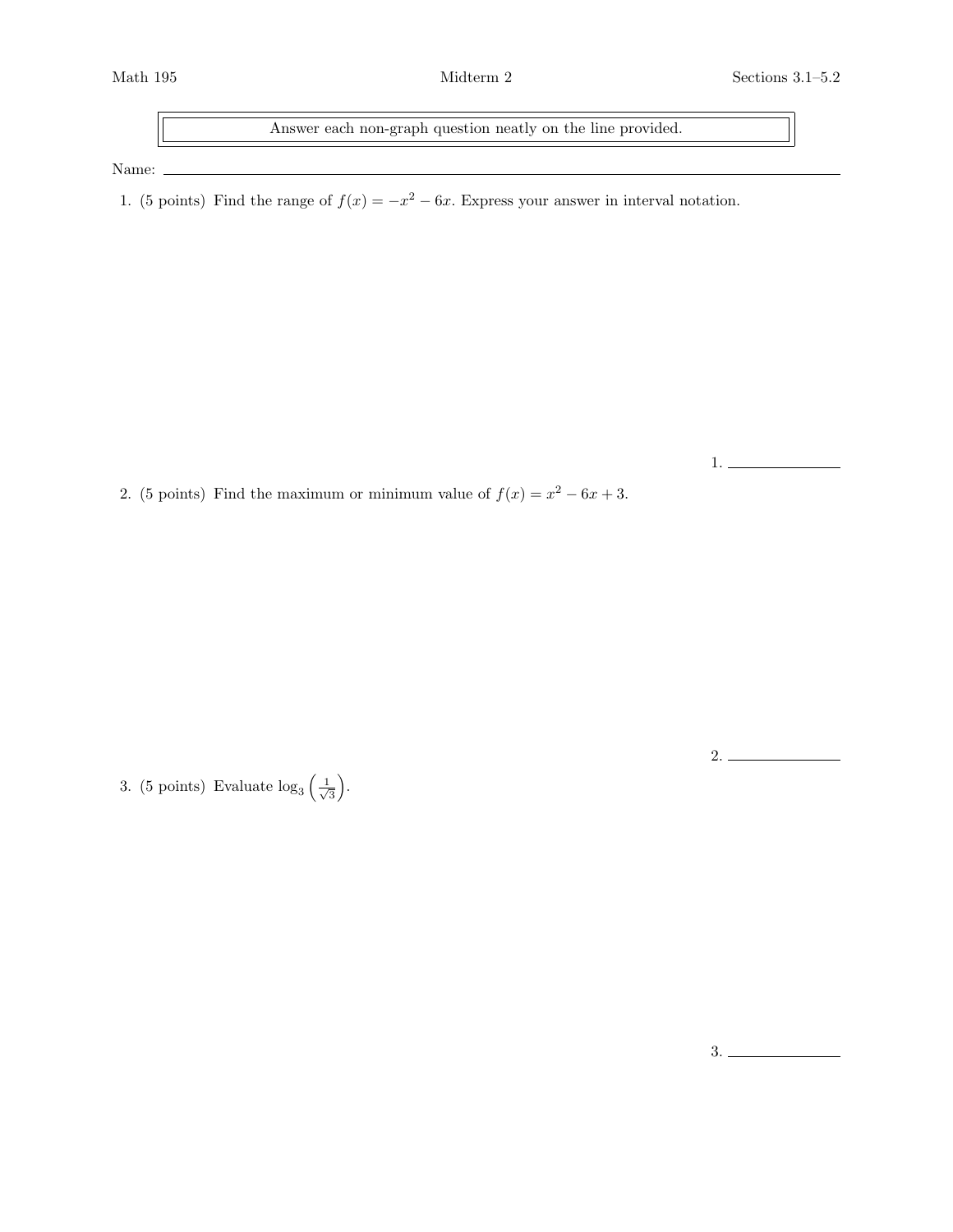4. (5 points) True or False:  $\frac{\log A}{\log B} = \log A - \log B$  for every  $A > 0$  and  $B > 0$ .

5. (5 points) Evaluate  $log_2(144) - log_2(18)$ . Simplify your answer completely.

6. (5 points) Solve  $1 + \log_3(x+1) = -3$  for x.

5.

4.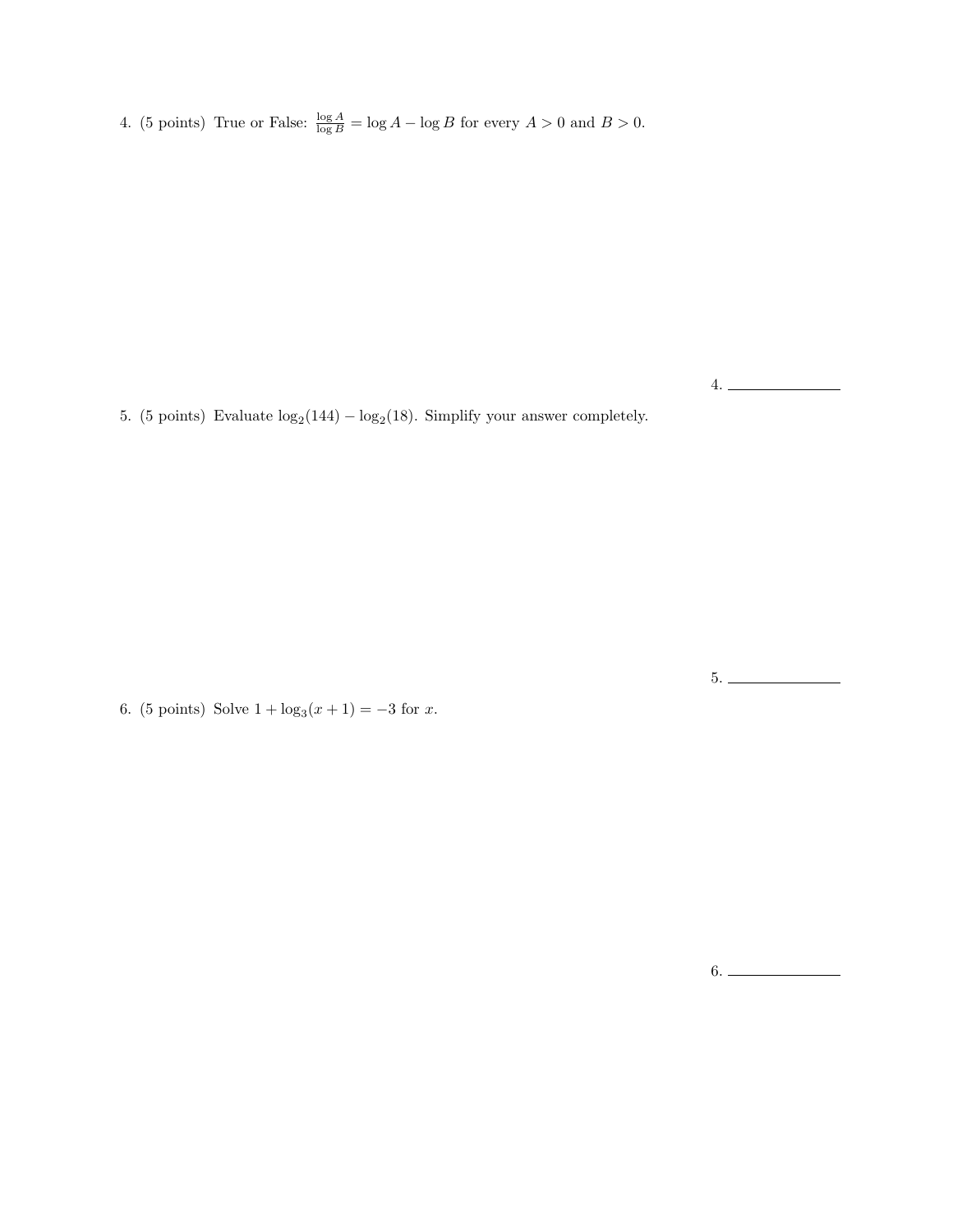7. (5 points) Solve  $\frac{10}{1+e^{-x}} = 2$  for x. You may leave ln in your answer.

7.

8. (5 points) This question uses the population growth model. A culture of bacteria starts at 4000 bacteria. After one hour the count is 5000. How many hours will the number of bacteria double?

9. (5 points) Evaluate  $\tan\left(-\frac{5\pi}{6}\right)$ .

9.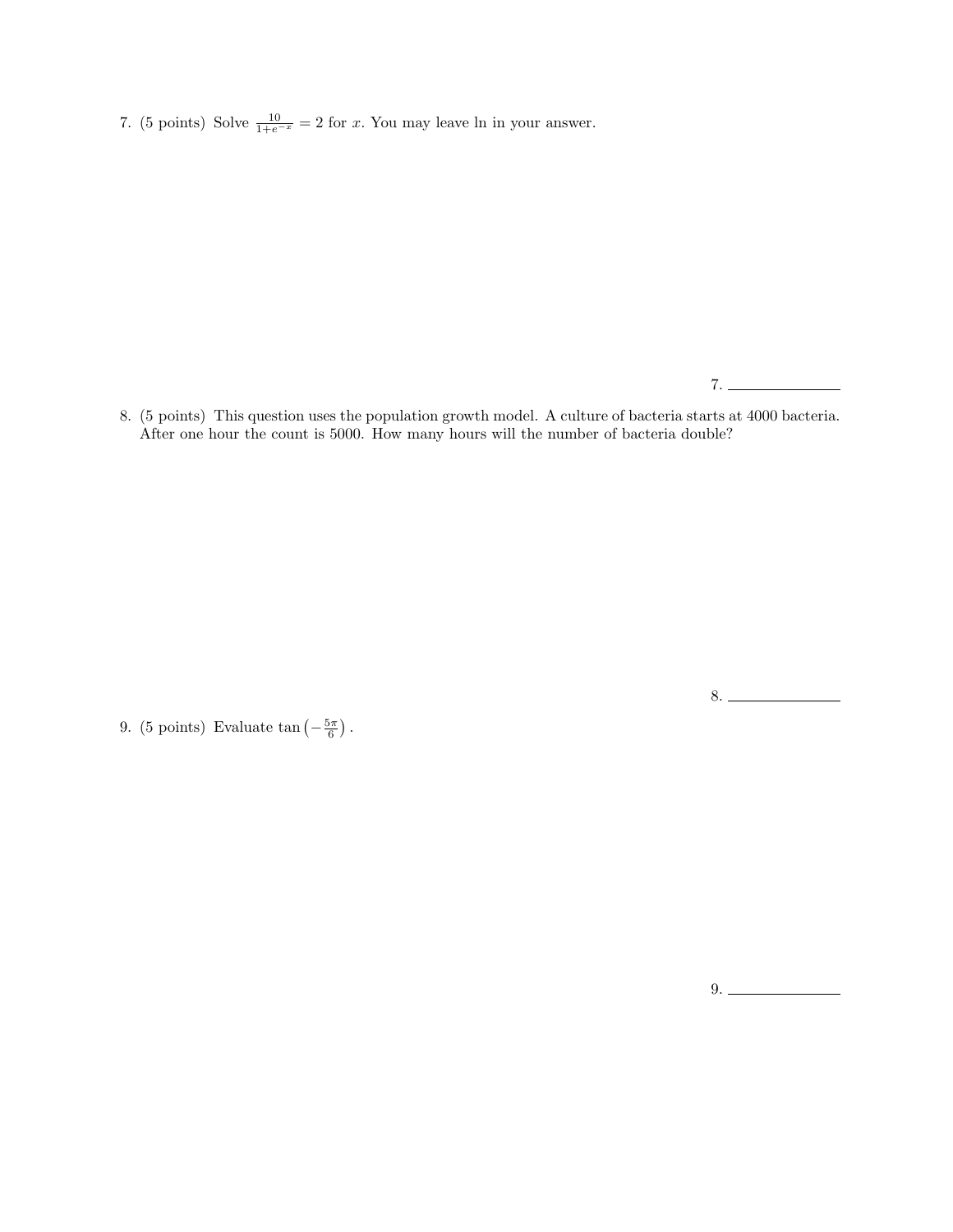10. (5 points) Find the terminal point on the unit circle determined by  $t = \frac{-3\pi}{4}$ .

10.

11. (5 points) Find the degree measure of the angle  $-\frac{5\pi}{2}$  radians.

12. (5 points) Find  $\tan \theta$  if  $\sin \theta = -\frac{12}{13}$  and  $\theta$  is in quadrant IV.

11.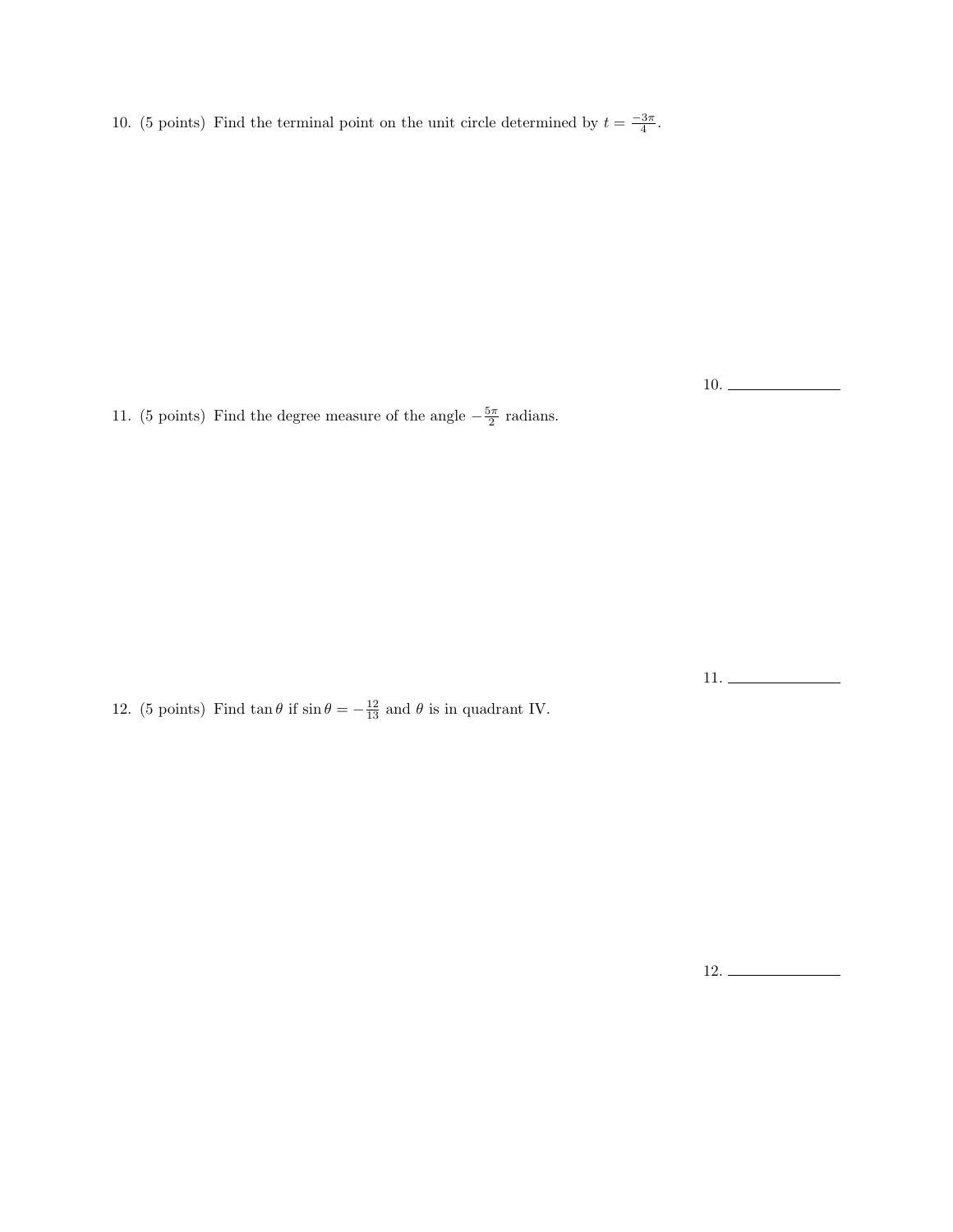13. (5 points) The point P is on the unit circle, the x-coordinate of P is  $-\frac{2}{7}$ , and P is in quadrant II. Find the point  $P(x, y)$ .

13.

14. (5 points) Find an angle between 0 and  $2\pi$  that is coterminal with  $\frac{51\pi}{2}$ .

14.

15. (5 points) Find the length of the arc that subtends a central angle of measure  $\frac{3\pi}{4}$  in a circle of radius 10 cm.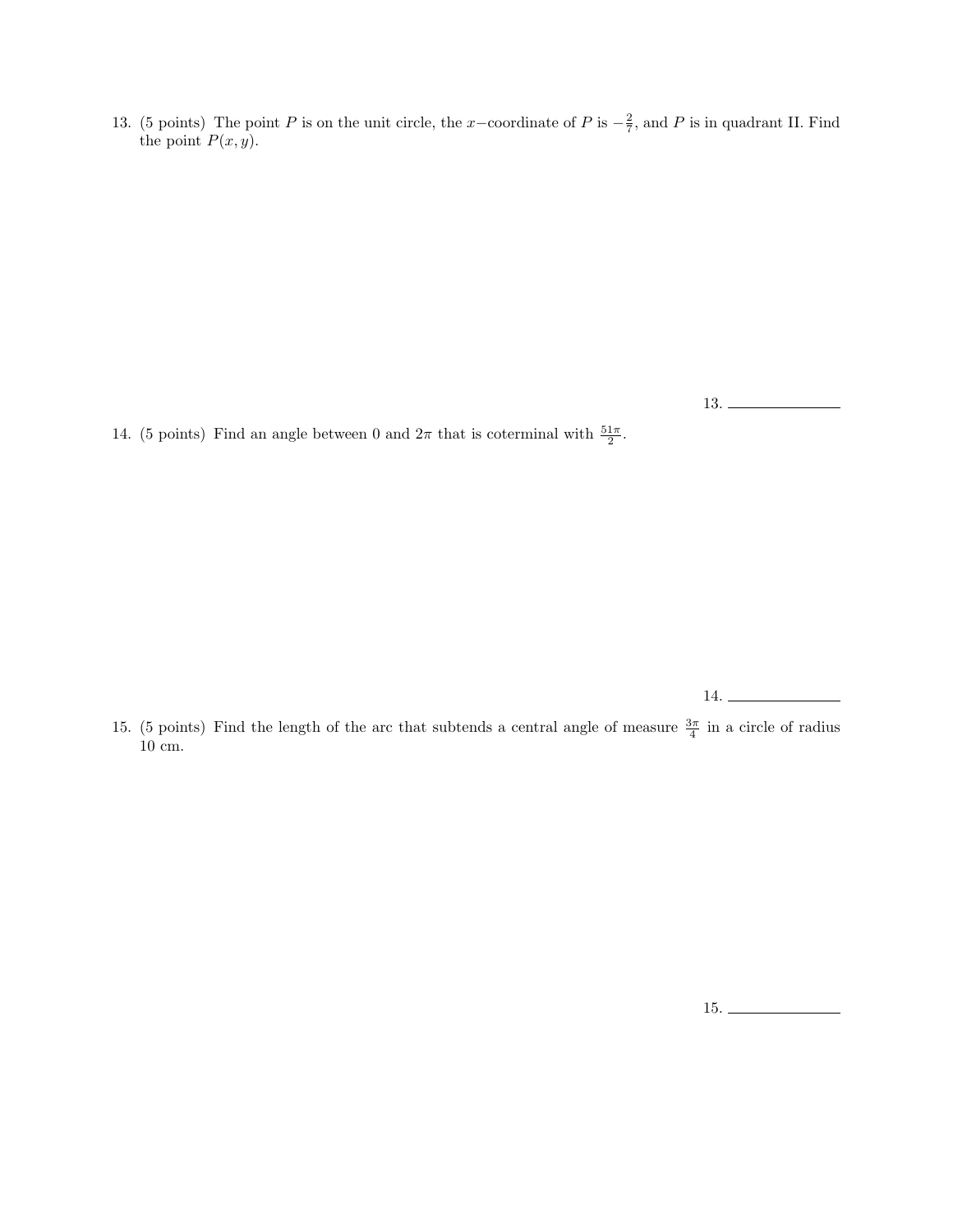16. (5 points) Evaluate  $cos(-150°)$ .

16.

17. (5 points) Sketch the graph  $y = \log_6(x+1)$  not by plotting points but by transforming a known graph. Label all intercepts and asymptotes on your sketch. State the domain and range using interval notation.

18. (5 points) Sketch the graph  $y = 4 + \left(\frac{1}{3}\right)^x$  not by plotting points but by transforming a known graph. Label all intercepts and asymptotes on your sketch. State the domain and range using interval notation.